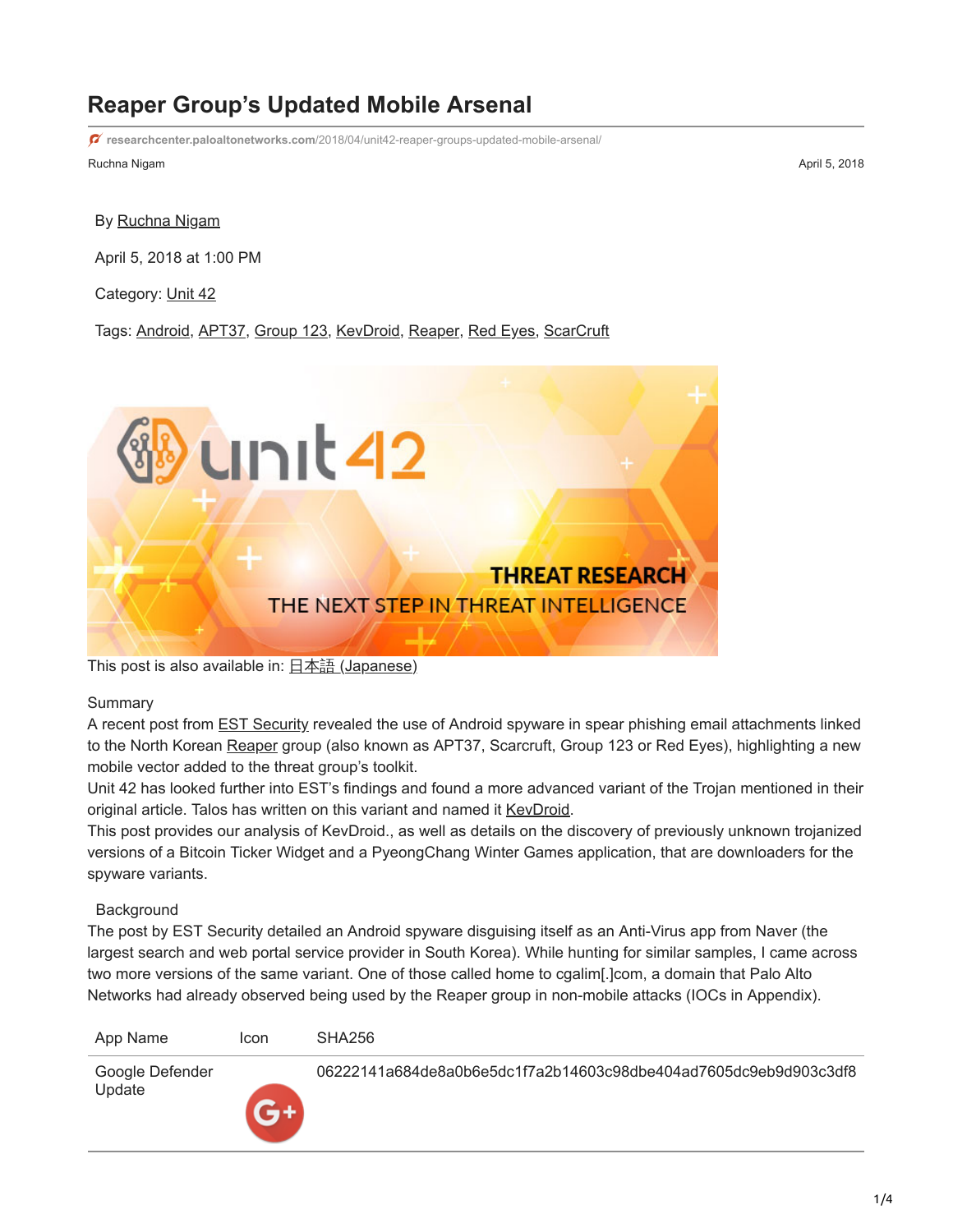

*Table 1: Additional samples found for the original Android spyware variant linked to the Reaper group*

Pivoting on artefacts from the original variant led to the discovery of a more advanced variant of the same spyware, which is described in detail further below. In addition, I also stumbled upon two Android applications that serve as downloaders for each of the two variants. They are discussed next.

### **Downloaders**

While investigating the Reaper group's Android spyware variants, I found two applications that have the ability to download and install an application from hxxp://cgalim.com/admin/hr/1[.]apk. I also observed the same URL serving the advanced variant of the Android spyware, confirming that these two applications served as downloaders for the Reaper group's Android spyware. The two applications are trojanized versions of popular applications available on the Google Play Store. The two trojanized versions were not posted on Google Play. While both downloaders contacted the same URL to download their payloads, looking further into their code I found that they were each written to respectively download and drop one specific variant of Reaper's Android spyware.

| App Name                        | Icon                       | SHA256                                                           | <b>DROPPED</b><br>PAYLOAD |
|---------------------------------|----------------------------|------------------------------------------------------------------|---------------------------|
| PyeongChang<br>Winter<br>Games  | **                         | 28c69801929f0472cef346880a295cdf4956023cd3d72a1b6e72238f5b033aca | <b>New</b><br>variant     |
| <b>Bitcoin Ticker</b><br>Widget | $\mathbf{B}_{\mathcal{M}}$ | 679d6ad1dd6d1078300e24cf5dbd17efea1141b0a619ff08b6cc8ff94cfbb27e | Original<br>variant       |

*Table 2: Android downloaders used to drop spyware variants linked to the Reaper group*

Both applications are signed with the same certificate thereby confirming their origins from the same author(s)

1 Owner: CN=Jhon Phalccon, OU=Google Chrome, O=Google Chrome, L=Washington, ST=US, C=US

2 Issuer: CN=Jhon Phalccon, OU=Google Chrome, O=Google Chrome, L=Washington, ST=US, C=US

- 3 Serial number: 7b320fab
- 4 Valid from: Wed Jan 24 10:22:50 GMT 2018 until: Sun Jun 11 10:22:50 GMT 2045

Once these downloaders are installed, they display a message prompting the user to update the application. If the user follows the prompts, the downloader retrieves the payload and saves it to the external device memory as *AppName.apk*. The payload is then loaded prompting the user again to confirm its installation before it is finally installed on the device. The next section provides an analysis of the newer, more advanced variant of these payloads.

 Advanced Variant Analysis The following sample was used for this analysis

App Name Icon SHA256

PU (Blank) 990d278761f87274a427b348f09475f5da4f924aa80023bf8d2320d981fb3209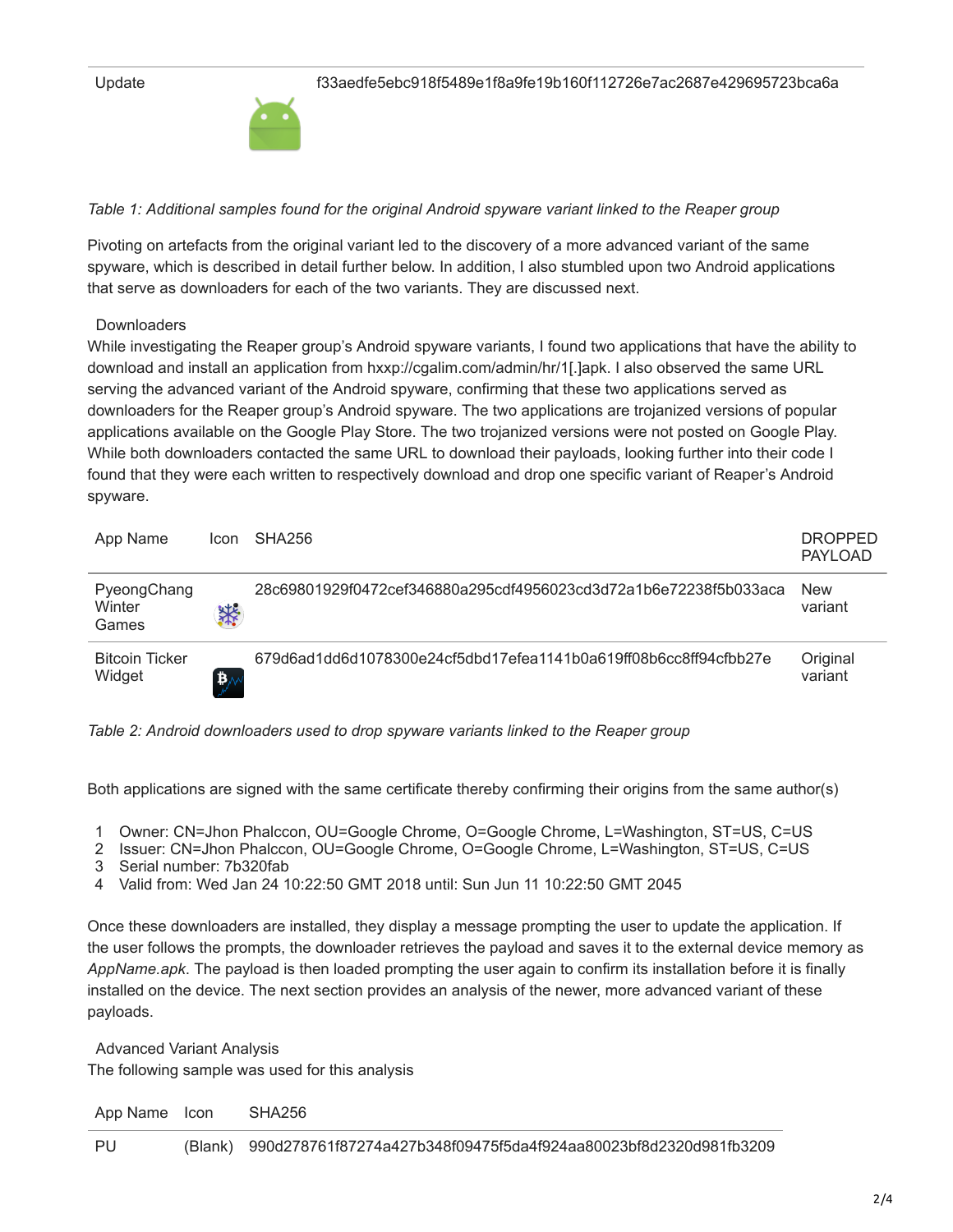## *Table 3: New Android spyware variant discovered, linked to the Reaper group*

This sample has the following abilities:

- Record video (default duration is 10 mins)
- Record audio (default duration is 5 mins, saved as *48\_d[TS].amr*)
- Capture screenshots (saved as *96\_d[TS].jpg*)
- Grab the phone's file listing (saved as *128\_d[TS].txt*)
- Fetch specific files
- Download a list of commands
- Get device info 64-bit Android ID, Phone number, [System Properties](https://developer.android.com/reference/java/lang/System.html#getProperties()) etc (saved as *208\_d[TS].json*)
- Rooting the device, using a binary called *'poc'* in the package assets

Additionally, this advanced variant is capable of exfiltrating:

- Voice recordings from incoming and outgoing calls (saved as *\_p[Ph]\_in\_[D].amr* or *\_p[Ph]\_out\_[D].amr*)
- Call logs (saved as *16\_d[TS].json)*
- SMS history (saved as *32\_d[TS].json)*
- Contact lists (saved as *144\_d[TS].json)*
- Information on registered accounts on the phone (saved as *160\_d[TS].json)*,

In each of these cases, *[TS]* is the current timestamp in the format yyyyMMddkkmmss, *[Ph]* is the source or destination phone number for a call, and *[D]* is the call duration.

While these exfiltration capabilities are shared in common with the original variant, this new variant writes its own call recording library as opposed to using the [open source library](https://github.com/aykuttasil/CallRecorder) that was used by its predecessor.

All exfiltrated information is written to the directory /sdcard/ pu on the phone and sent to

hxxp://hakproperty.com/new/plat/pu[.]php?do=upload.

Before transmission, the files are AES-encrypted using the key "08D03B0B6BE7FBCD". This encryption scheme and key is consistent across the two variants.

Post-encryption the files are renamed with the addition of a suffix *'x'*. All created files are deleted after they are sent to the upload server.

When commanded to fetch a list of commands, the list is fetched from

1 hxxp://hakproperty.com/new/plat/pu[.]php?do=download\_rc&aid=" + [64-bit android\_id]

### Conclusion

The emergence of a new attack vector, followed by the appearance of new variants disguising themselves as currently relevant applications like the Winter Olympics, indicates expanding operations of the Reaper group that are actively in development.

Palo Alto Networks customers benefit from the following protections against these attacks:

- 1. AutoFocus customers can track the group's activity using the [Reaper](https://autofocus.paloaltonetworks.com/#/tag/Unit42.Reaper) tag.
- 2. WildFire detects all related samples with malicious verdicts.
- 3. Traps blocks all malicious files associated with this group.

IOCs

Reaper Downloader APK samples

28c69801929f0472cef346880a295cdf4956023cd3d72a1b6e72238f5b033aca